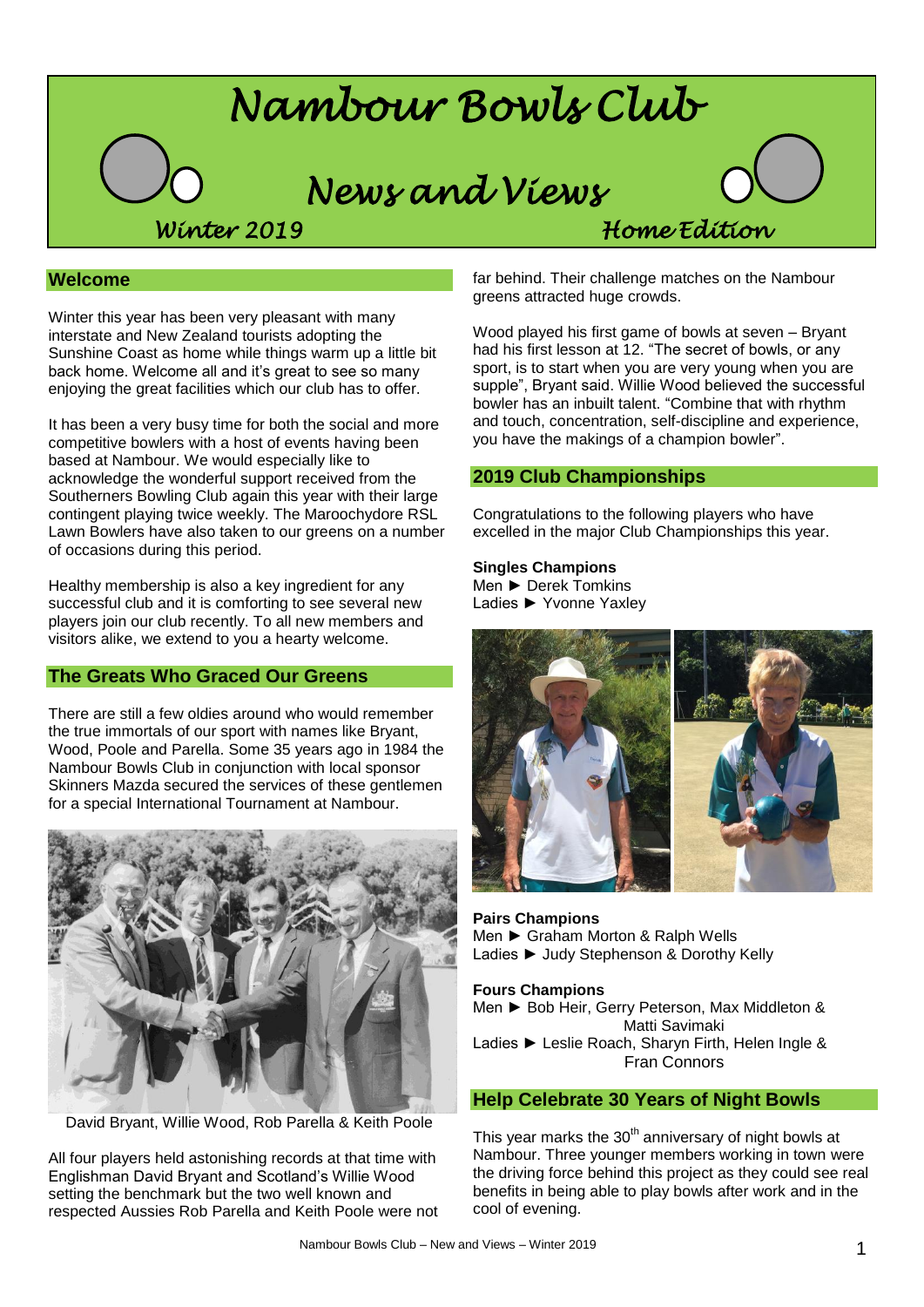Nambour became one of the first clubs on the Sunshine Coast offering night bowls when lighting on the top green was installed. It became the catalyst for social bowls, interclub challenges and nominated events attracting players from throughout the Coastal region culminating in lighting of the second green a few years later.

What a great time to introduce the sport to some of the younger brigade who are still working. But don't forget the oldies too who either don't like the heat or have finally been released from grand parenting duties for the day. It's a team effort. Bring a friend, workmate or family member.

### **Recent Majors**

The Nambour Bowls Club has been in the thick of the action through its involvement in several major events. The Club started by hosting some of the Open Singles matches in the Sunshine Coast Winter Bowls Carnival.

Kicking off then was a special Aussie vs Kiwi day organised by Steve Hebberd. One of the highlights off the bowling green of this Cross-Tasman rivalry was a massive "pig out" after Gary McKay produced a scrumptious roasted pig-on-the-spit. A truly great day was had by all. *Oink oink*.

Nambour then played the major role in hosting the popular Hinterland Carnival Mixed Fours, an event which attracted 52 teams from all over Australia and New Zealand.

The popular Nambour 2000 Open Fours sponsored by Graham and Anne Dorreen followed on Sunday 28 July. In its eight year, the teams were evenly matched with only one team finishing the day undefeated.

The hectic July period ended with the hosting of the Sunshine Coast District Ladies Champion of Champion Fours event played over two days. Winners were Club Maroochy.

# **The Status Quo**

When applying for project funding from government agencies, questions are invariably asked about membership and participation numbers. Nambour has retained a healthy player base throughout its history but the following numbers are food for thought.

In 1992 when the Club celebrated its Diamond Jubilee, male membership totaled 149 while female numbers had reached 70. The present membership base remains quite healthy today but how many of those 1992 members remain on the books 27 years later? The boys are down to 12 and the girls rest at 4.

The figures highlight the need for us all to be proactive when it comes to promoting the sport and club membership. It also illustrates the importance of training deputies and successors for all roles in club and sports management. New and skilled younger members are vital for any business.

#### **Saluting a True Champion – Jack Lake**

When Jack Lake moved to Nambour from Gympie almost 40 years ago, this Club gained a member who was a champion bloke in all respects. He quickly established himself as the player to beat, dominating singles events in the eighties with many Club and District titles.



Off the greens, Jack played a significant role in the management of the Club over many years as Secretary and Treasurer as well as key roles in District administration.

We salute you Jack Lake, Life Member, for your contribution to the Club, the sport and providing inspiration for others. We miss you around the Club and wish you the very best of health.

### **Funding Acknowledgement**



The Nambour Bowls Club duly acknowledges the financial support extended by Sunshine Coast Council under its Community Partnership Funding Program which covers the three year period 2018/2020.

Financial concessions under this program help reduce the cost pressures on the Club and its members by reducing the burden imposed by the rising cost of essential services such as insurance, electricity, rates and water/sewerage charges.

### **Sponsorship**

Sponsorship is an integral part of life and successful business today. Both parties benefit from strong relationships so it is vital that the Club through its members actively pursue such opportunities and in turn that members support our sponsors where possible.

Not all sponsorships involve big money but as the saying goes **"Every little helps"**. Sponsorship can be directed to one-off or regular events, it might consist of cash, goods or vouchers and is tailored to suit both parties.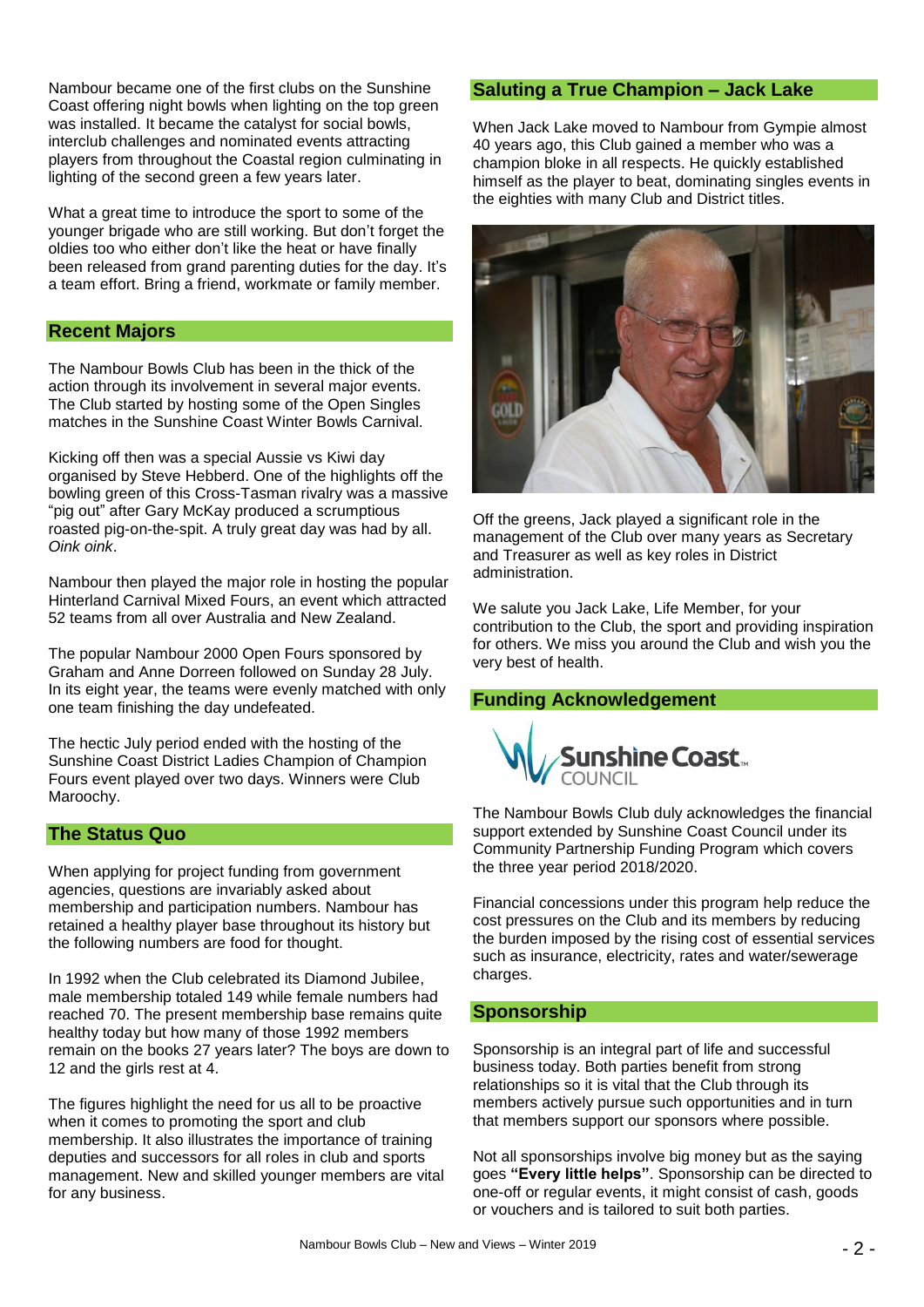Sponsors are encouraged to attend events and offered an opportunity to display promotional material and to speak about their business. This is good business. Details of sponsors and supporters are displayed on the Club website, notice boards and scoreboards.

Please patronise our sponsors and don't forget to mention that you're from the Nambour Bowls Club. Why not canvas the business you often deal with about the prospect of sponsorship.

# **2019 Pennants Up and Running**

The 2019 Pennant competitions for both Men and Ladies have kicked off and this year signals the consolidation of both on a Saturday. There may be some teething problems, only time will tell, but hopefully the move will prove positive for the game. Smaller clubs my find challenges sourcing umpires and catering on certain days.

In the Men's competition, Nambour has fielded sides in Divisions 1, 3 and 6 while the Ladies have sides in Divisions 1 and 6. We wish all players well in their united efforts to deliver the respective 2019 Pennant flags to Nambour.

### **Catering and Coping with the Workload**

It has been great to see so many locals and visitors playing on our greens and soaking up the fabulous weather over recent weeks. The amazing number of major competitions and carnival events has placed an extraordinary load on many volunteers, but none more so than Margaret Thorogood with her exceptional food catering skills and Terry Hall with his role behind the bar. Derek Tomkins is also cherishing an opportunity for a holiday after being heavily involved in the management of many events plus administration duties. Well done to everyone who has shared the load.

### **Coming Events**

# **Cullen Shield - Commences Thursday 15th August**

This great interclub night bowls competition is back again and what a great way to celebrate Nambour's 30<sup>th</sup> anniversary of night bowls. Help light up both greens by participating in one of the 12 sides comprising two teams of Open Fours. Team or individual nominations accepted.

The competition will be played at Nambour on Thursday evenings over 6 weeks commencing on 15 August. The annual event is proudly sponsored by A.Cullen & Son, Peugeot Dealer of Nambour

# **Ladies Fiesta – Monday/Tuesday 16-17th September**

Following the outstanding success of last year's special anniversary event, the 2019 Ladies Fiesta will be another bottler. Played over two days, major sponsor of the event is Churches of Christ Care while Easy Travel and Cruise, Nambour will also feature strongly on the supporters list.

#### **Rex Thorogood Memorial Fours – Saturday/Sunday 19/20 th October**



This is a special two day 'by invitation only' event which has become an annual event in honour of the Late Rex Thorogood, former Life Member and one of the true blue doers who have graced the volunteer based club throughout its journey since formation back in 1932.

### **Scorpio Day - Sunday 27th October**

This is the time when Scorpions jump out of their web and put some sting into this annual all-day event. It may be some time in the distance but this Open Fours event has proven the test of time as a great, fun filled competition.

### **Help Wanted**

The operation of a modern bowls club demands a 24/7 business management approach and commitment. At this club, there are no salaries involved, just a love of the game, a desire to succeed and comradeship.

All volunteers would appreciate a break from time to time and, with that in mind, following are key functions on and off the green for which extra assistance is needed.

#### **Catering Bar Service Games Controllers Measurers and Umpires Administration Coaches**

If you would like to help in any of these or other areas, please come forward. You will be guided through the respective processes and the Club will pay any related course fees. Your contribution will be most welcome.

### **Missing Faces**

The local bowls club is often a place where friendships begin and are strengthened. Team spirit and a sense of belonging are therefore great values to adopt and nurture. It makes good sense to show you care when a familiar face is missing from the club. To those travelling we wish you "happy holiday" and for our friends who have succumbed to ill health our thoughts are with you.